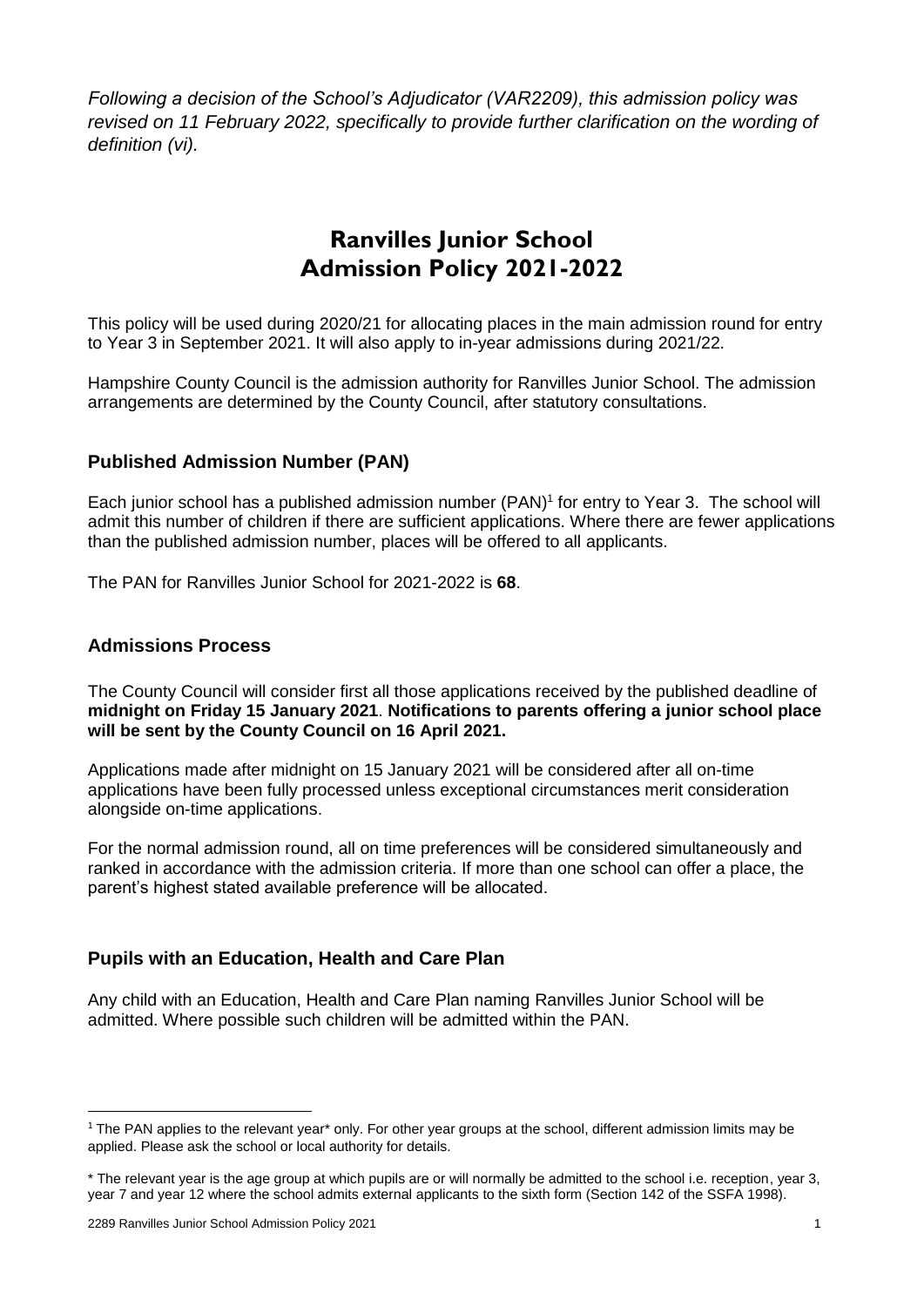#### **Oversubscription criteria**

When the school is oversubscribed, after the admission of pupils with an Education, Health and Care plan naming the school, priority for admission will be given to children in the following order:

1. Looked after children or children who were previously looked after *(see definition i)*.

2. (For applications in the normal admission round only) Children or families with an exceptional medical and/or social need *(see definition ii)*. Supporting evidence from a professional is required such as a doctor and/or consultant for medical needs or a social worker, health visitor, housing officer, the police or probation officer for social needs. This evidence must confirm the child or family's medical or social need and why that need(s) makes it essential that the child attends Ranvilles Junior School rather than any other. If evidence is not submitted by the application deadline, the medical and/or social need cannot be considered.

3. Children of staff *(see definition iii)* who have, (1) been employed at Ranvilles Junior School for two or more years at the time at which the application for admission to the school is made, or (2) have been recruited to fill a vacant post for which there is a demonstrable skill shortage.

4. Children living **in** the catchment area *(see definition iv)* of Ranvilles Junior School who at the time of application have a sibling *(see definition v)* on the roll of Ranvilles Junior School or the linked infant school, Ranvilles Infant School, who will still be on roll at the time of admission. [See criterion 7 for additional children who may be considered under this criterion.]

5. Children living **out** of the catchment who were allocated a place at Ranvilles Infant School in the normal admission round in a previous year because the child was displaced *(see definition vi)* from the catchment school for their address, and they remain living in the catchment area.

6. Other children living **in** the catchment area of Ranvilles Junior School.

7. Children living **out** of the catchment area who at the time of application have a sibling *(see definition v)* on the roll of Ranvilles Junior School or the linked infant school, Ranvilles Infant School, who will still be on roll at the time of admission. [Where a sibling was allocated a place at Ranvilles Junior School or Ranvilles Infant School in the normal admission round in a previous year because the child was displaced *(see definition vi)* from the catchment school for their address, the application will be considered under criterion 4, above, subject to the siblings still living in the catchment area for the school from which they were displaced. In future normal admissions rounds a younger sibling will be considered to have been displaced where they were allocated a place at Ranvilles Junior School or Ranvilles Infant School under this criterion as a consequence of their elder sibling's displacement and are still living in the catchment area for the school from which they were displaced].

8. Children living **out** of the catchment area who at the time of application are on the roll of the linked infant school, Ranvilles Infant School.

9. Other children.

#### *Definitions*

(i) Looked after children are defined as those who are (a) in the care of a local authority, or (b) being provided with accommodation by a local authority in the exercise of their social services functions (see the definition in section 22(1) of the Children Act 1989). Previously looked after children are those who were looked after but immediately after being looked after became subject to an adoption order, child arrangements order, or special guardianship order. An adoption order is an order under section 46 of the Adoption and Children Act 2002 or section 12 of the Adoption Act 1976. Child arrangements orders are defined in section 8 of the Children Act 1989, as amended by section 12 of the Children and Families Act 2014. Child arrangements orders replace residence orders and any residence order in force prior to 22 April 2014 is deemed to be a child arrangements order. Section 14A of the Children Act 1989 defines a 'special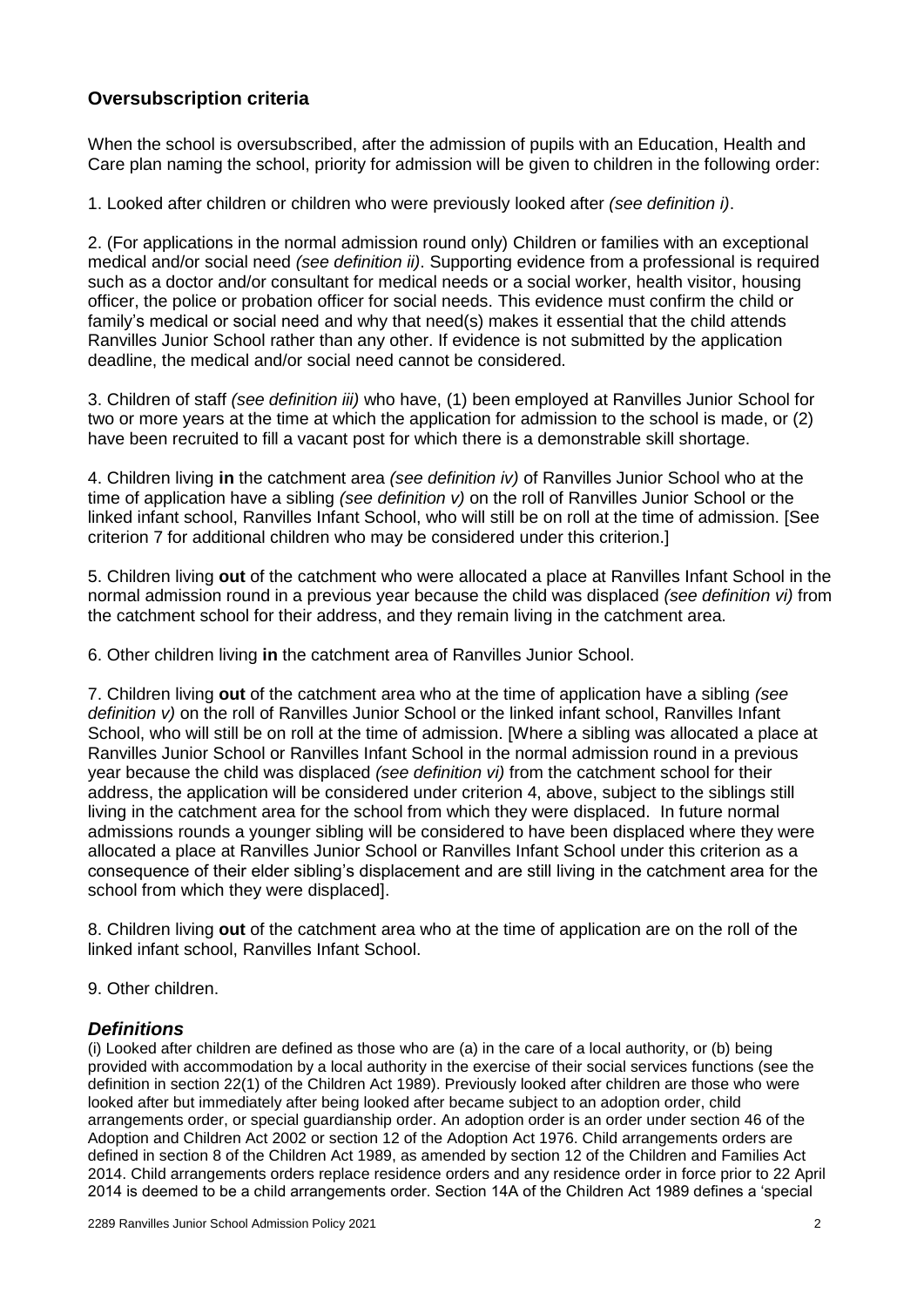guardianship order' as an order appointing one or more individuals to be a child's special guardian (or special guardians). Previously looked after children also includes those who appear (to the admission authority) to have been in state care outside of England and ceased to be in state care as a result of being adopted. A child is regarded as having been in state care outside of England if they were in the care of or were accommodated by a public authority, a religious organisation, or any other provider of care whose sole or main purpose is to benefit society.

(ii) Applicants will only be considered under this criterion if on the application form (online or paper) they have ticked the appropriate box explicitly indicating that they wish for their application to be considered under medical / social need. 'Medical need' does not include mild medical conditions, such as asthma or allergies. 'Social need' does not include a parent's wish that a child attends the school because of a child's aptitude or ability or because their friends attend the school or because of routine childminding arrangements. Priority will be given to those children whose evidence establishes that they have a demonstrable and significant need to attend a particular school. Equally this priority will apply to children whose evidence establishes that a family member's physical or mental health or social needs mean that they have a demonstrable and significant need to attend a particular school. Evidence must confirm the circumstances of the case and must set out why the child should attend a particular school and why no other school could meet the child's needs. Providing evidence does not guarantee that a child will be given priority at a particular school and in each case a decision will be made based on the merits of the case and whether the evidence demonstrates that a placement should be made at one particular school above any other.

(iii) 'Staff' includes all those on the payroll of the school who (specific to clause (1)) have been an employee continuously for two years at the time of application. 'Children of staff' refers to situations where the staff member is the natural parent, the legal guardian or a resident step parent.

(iv) A map of the school's catchment area can be viewed on the school's details page on the Hampshire County Council website [www.hants.gov.uk/educationandlearning/findaschool.](http://www.hants.gov.uk/educationandlearning/findaschool)

(v) 'Sibling' refers to brother or sister, half brother or half sister, adoptive brother or adoptive sister, foster brother or foster sister, step brother or step sister living as one family unit at the same address. It will also be applied to situations where a full, half or adopted brother or sister are living at separate addresses. Criteria 4 and 7 include children who at the time of application have a sibling for whom the offer of a place at Ranvilles Junior School or the linked infant school, Ranvilles Infant School, has been accepted, even if the sibling is not yet attending.

(vi) 'Displaced' refers to a child who was refused a place at the catchment school in the normal admissions round having named it in the application and was not offered a higher named preference school. To identify the child's catchment school please use [https://maps.hants.gov.uk/SchoolCatchmentAreaFinder.](https://maps.hants.gov.uk/SchoolCatchmentAreaFinder/) Note that some addresses are in catchment for more than one school and in this case, 'displaced' refers to a child who was refused a place at any of their catchment schools.

#### **Tie-breaker**

If the school is oversubscribed from within any of the above categories, straight line distance will be used to prioritise applications; applicants living nearer the school have priority. Distances will be measured from the Ordnance Survey home address point to the school address point using Hampshire County Council's Geographic Information Systems (GIS). Distances to multiple dwellings will give priority to the ground floor over the first floor and so on. On individual floors, distances will be measured to the stairs leading to the communal entrance. Where two or more applicants are equidistant, random allocation will be used to allocate the place. An explanation of the random allocation procedure is available on the County website. This method of prioritising admissions will also apply to any 'school specific' criterion unless otherwise stated in the school's brochure.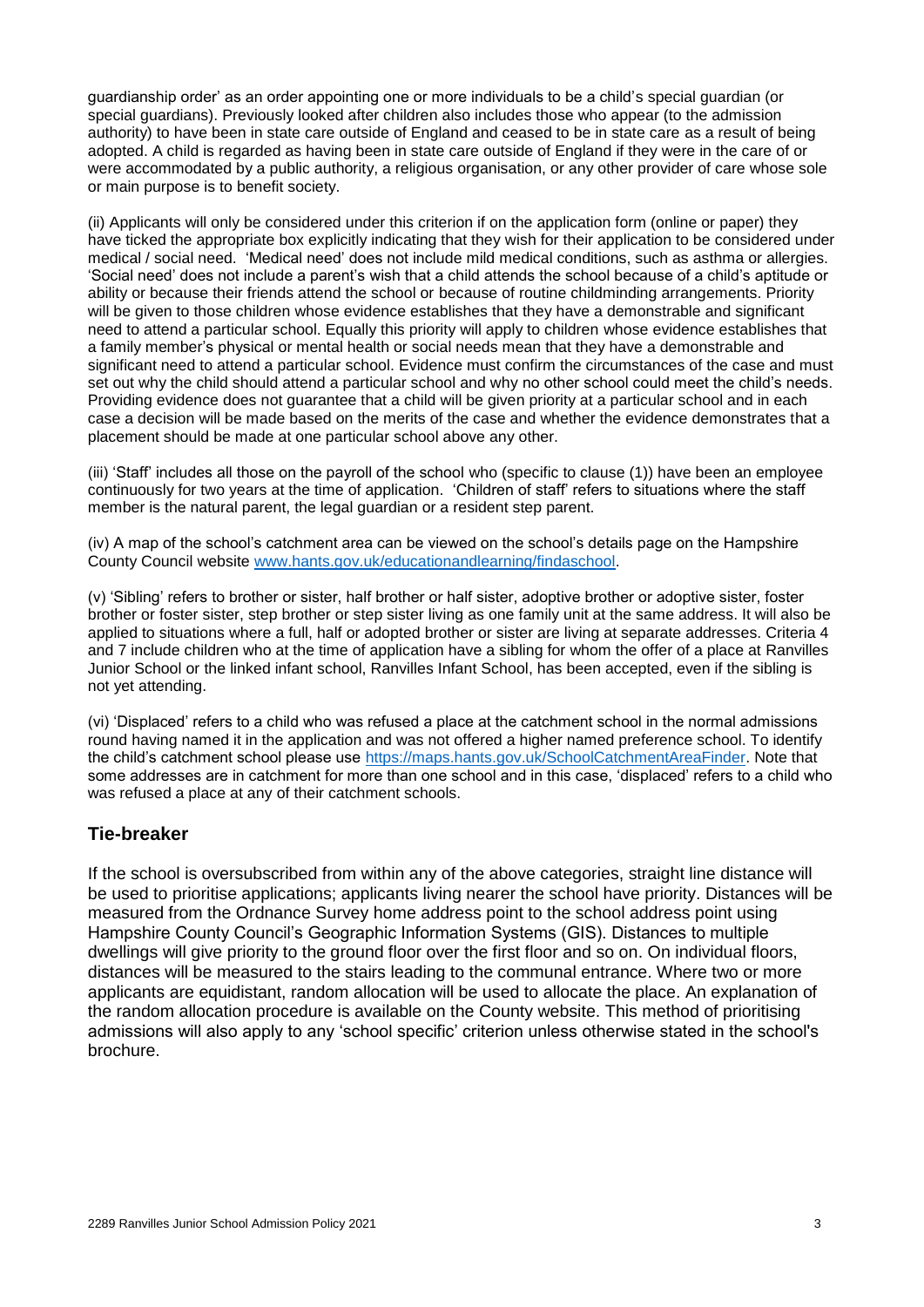### **Additional Information**

#### **Permanent Residence**

The child's permanent residence is where they live, normally including weekends and during school holidays as well as during the week, and should be used for the application. The permanent address of children who spend part of their week with one parent and part with the other, at different addresses, will be the address at which they spend most of their time.

#### **Multiple births**

Where a twin or child from a multiple birth is offered the last place available within the PAN, any further twin or child of the same multiple birth will also be offered a place , if the parents so wish, even though this may raise the number in the year group above the school's PAN.

#### **Fair Access placements by the local authority**

Outside the normal admission round, it may sometimes be necessary for a pupil to be placed by the local authority, or a local placement panel acting on behalf of the authority, in a particular school even if there is a waiting list for admission. Such placements will be made in accordance with Hampshire County Council's Fair Access Protocol. The Protocol is based on legislation and government guidance.

#### **Waiting lists**

Waiting lists will be established for each year group where more applications are received than places available. For main round admissions to Year 3, the waiting list will be maintained centrally by the local authority until 31 August 2021. At all other times, and for other year groups, waiting lists will be operated by schools on behalf of the local authority.

Any places that become available will be offered to the child at the top of the list at that time. The waiting list is ordered according to the criteria of the admission policy with no account being taken of the length of time on the waiting list or any priority order expressed as part of the main admission round. Fair Access admissions and school closure arrangements will take priority over the waiting list.

The waiting list will be reviewed and revised –

- each time a child is added to, or removed from, the waiting list;
- when a child's changed circumstances affect their priority;

For entry to Year 3, the waiting list will remain open until 31 August 2022, at which point all names will be removed. For all other year groups, waiting lists will remain open until 31 August of each year. Parents who want their child to be considered for a place at the school in the following school year must submit a new in-year application in the August preceding the new school year. Schools will send a decision letter within the first 10 days of the new term.

#### **Admission of children outside their normal age group**

Parents may request that their child is admitted outside their normal age group. To do so, parents should include a request with their application, specifying why admission outside the normal age group is being requested and which year group they wish their child to be admitted. Decisions will be made based on the circumstances of the case and in the best interests of the child.

#### **School Closures**

In the event of a school closure, pupils from the closing school may be given priority for any school nominated as the receiving school. Specific arrangements will be determined by the Local Authority in accordance with the School Admissions Code and will be published at the time for the specific schools affected.